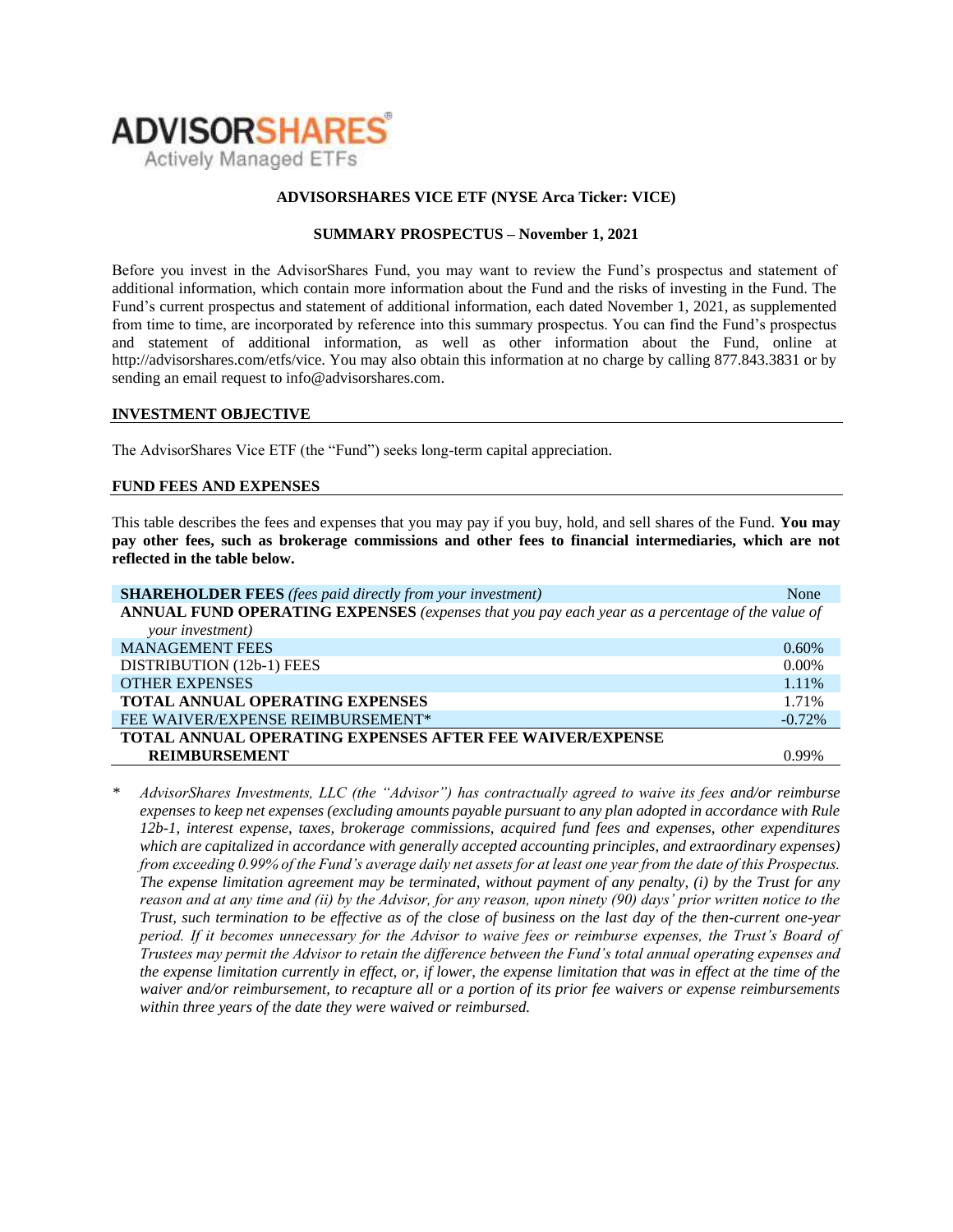### **EXAMPLE**

This Example is intended to help you compare the cost of investing in the shares of the Fund with the cost of investing in other funds. This Example does not take into account brokerage commissions and other fees to financial intermediaries that you may pay when purchasing or selling shares of the Fund. If these fees were included, your costs would be higher.

The Example assumes that you invest \$10,000 in the Fund for the time periods indicated and then sell all of your shares at the end of those periods. The Example also assumes that your investment has a 5% return each year and that the Fund's operating expenses remain the same. Although your actual costs may be higher or lower, based on these assumptions your costs would be:

|                               | <b>YEAR</b> | 3 YEARS | 5 YEARS | 10 YEARS |
|-------------------------------|-------------|---------|---------|----------|
| <b>AdvisorShares Vice ETF</b> | \$101       | \$468   | \$861   | \$1,959  |
|                               |             |         |         |          |
| <b>PORTFOLIO TURNOVER</b>     |             |         |         |          |

The Fund pays transaction costs, such as commissions, when it buys and sells securities (or "turns over" its portfolio). A higher portfolio turnover rate may indicate higher transaction costs and may result in higher taxes when Fund shares are held in a taxable account. These costs, which are not reflected in Total Annual Operating Expenses or in the Example, affect the Fund's performance. This rate excludes the value of portfolio securities received or delivered as a result of in-kind creations or redemptions of the Fund's shares. During the most recent fiscal year, the Fund's portfolio turnover rate was 125% of the average value of its portfolio.

### **PRINCIPAL INVESTMENT STRATEGIES**

The Fund is an actively managed exchange-traded fund ("ETF") that seeks to achieve its investment objective by investing, under normal circumstances, at least 80% of its net assets (plus any borrowings for investment purposes) in securities of (i) companies that derive at least 50% of their net revenue from tobacco and alcoholic beverages, (ii) companies that derive at least 50% of their net revenue from the food and beverage industry, and (iii) companies that derive at least 50% of their net revenue from gaming activities. The term "gaming activities" includes casinos and casino hotels, sports betting (including internet gambling and racetracks), and lottery services as well as gaming services, gaming technology and gaming equipment (including video games and esports).

The Fund invests primarily in U.S. exchange listed equity securities, including common and preferred stock and American Depositary Receipts ("ADRs"). ADRs are securities traded on a local stock exchange that represent interests in securities issued by a foreign publicly listed company. The investment strategy typically identifies a wide variety of large- and mid-capitalization stocks, as well as numerous small- and micro-cap stocks.

The Fund concentrates at least 25% of its investments in the Food, Beverage & Tobacco Industry Group within the Consumer Staples Sector. As of June 30, 2021, a significant portion of the Fund's portfolio was comprised of companies in the Agricultural Products Sub-Industry within the Consumer Staples Sector, although this may change from time to time. In addition to its investment in securities of companies that derive a significant portion of their assets or revenue from tobacco and alcoholic beverages, the food and beverage industry, and gaming activities, the Fund also will seek to invest in equity securities of companies that, in the opinion of the Advisor, engage in other vice-related business activities.

The Advisor may use a variety of methods for security selection and will seek to focus on firms that are fundamentally sound and have shown consistency in their financial results and earnings quality. As the Fund primarily focuses on certain industries, the Advisor intends to select companies with strong operating histories and dominant positions in their respective markets. The Advisor will utilize numerous outside analyst ratings and stock selection rating tools. In addition, the Advisor may invest the Fund's assets in lesser-known companies that the Advisor believes have a unique opportunity for growth. At times, the Advisor may aim to buy certain out-of-favor stocks believed to be at prices below their intrinsic value, as measured by the Advisor or outside analysts. The Fund may sell a security when the Advisor believes that the security is overvalued or better investment opportunities are available, or to limit position size within the Fund's portfolio. The Fund's strategy may frequently involve buying and selling securities, which may lead to relatively high portfolio turnover.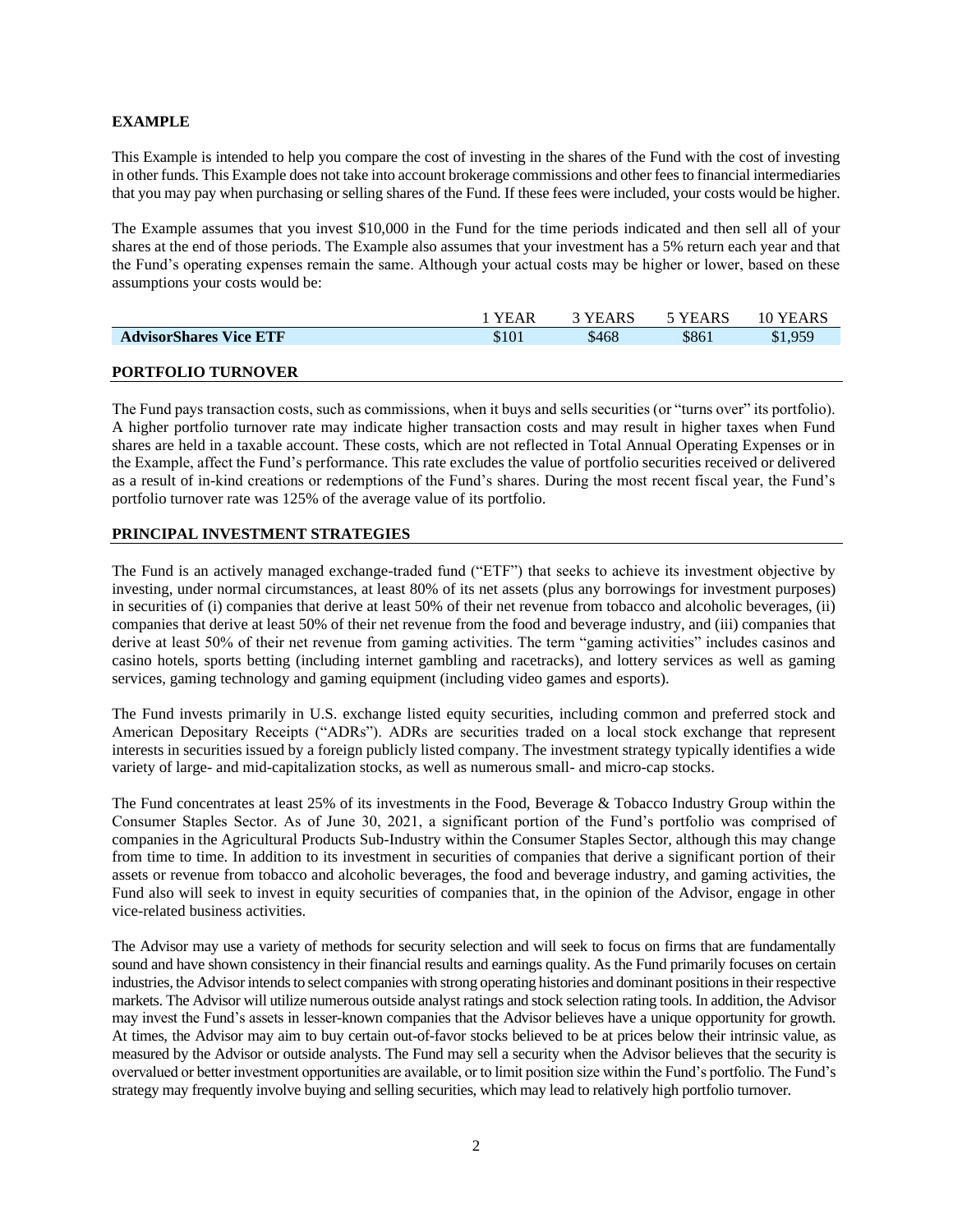#### **PRINCIPAL RISKS OF INVESTING IN THE FUND**

The Fund is subject to a number of risks, described below, that may affect the value of its shares, including the possible loss of money. As with any fund, there is no guarantee that the Fund will achieve its investment objective.

**American Depositary Receipt Risk.** ADRs have the same currency and economic risks as the underlying non-U.S. shares they represent. They are affected by the risks associated with non-U.S. securities, such as changes in political or economic conditions of other countries, changes in the exchange rates of, or exchange control regulations associated with, foreign currencies, and differing accounting, auditing, financial reporting, and legal standards and practices. In addition, investments in ADRs may be less liquid than the underlying securities in their primary trading market.

**Consumer Staples Sector Risk:** Consumer staples companies are subject to government regulation affecting their products which may negatively impact such companies' performance. Also, the success of food, beverage, household and personal product companies may be strongly affected by consumer interest, marketing campaigns and other factors affecting supply and demand, including performance of the overall domestic and global economy, interest rates, competition and consumer confidence and spending.

**Agriculture Products Sub-Industry Risk:** Economic forces, including forces affecting agricultural markets, as well as government policies and regulations affecting agriculture companies, could adversely impact the Fund's investments. Agricultural and livestock production and trade flows are significantly affected by government policies and regulations. In addition, companies in the agriculture products subindustry must comply with a broad range of environmental laws and regulations. Additional or more stringent environmental laws and regulations may be enacted in the future and such changes could have a material adverse effect on the business of such companies. In addition, agriculture companies may be significantly affected by adverse weather, pollution and/or disease which could limit or halt production.

**Food, Beverage & Tobacco Industry Group Risk:** Companies in the Food, Beverage & Tobacco Industry are very competitive and subject to a number of risks. Demographic and product trends, changing consumer preferences, nutritional and health-related concerns, competitive pricing, marketing campaigns, environmental factors, adverse changes in general economic conditions, government regulation, food inspection and processing control, consumer boycotts, risks of product tampering, product liability claims, and the availability and expense of liability insurance can affect the demand for, and success of, such companies' products in the marketplace. Such companies also face risks associated with changing market prices as a result of, among other things, changes in government support and trading policies and agricultural conditions influencing the growth and harvest seasons. Tobacco companies in particular may be adversely affected by the adoption of proposed legislation and/or by litigation.

**Equity Risk.** The prices of equity securities rise and fall daily. These price movements may result from factors affecting individual issuers, industries or the stock market as a whole. In addition, equity markets tend to move in cycles which may cause stock prices to fall over short or extended periods of time.

**ETF Market Risk.** In stressed market conditions, the market for certain ETF shares may become less liquid in response to deteriorating liquidity in the markets for the ETF's underlying portfolio holdings. This adverse effect on liquidity for the ETF's shares in turn can lead to differences between the market price of the ETF's shares and the underlying value of those shares. In addition, there are a limited number of institutions that act as authorized participants. If these institutions exit the business or are, for any reason, unable to process creation and/or redemption orders with respect to the Fund, or purchase and sell securities in connection with creation and/or redemption orders, as applicable, and no other authorized participant steps forward to create or redeem, or purchase or sell securities, as applicable, Fund shares may trade at a premium or discount to their net asset value ("NAV") and possibly face operational issues such as trading halts and/or delisting. The absence of an active market in the Fund's shares could lead to a heightened risk of differences between the market price of the Fund's shares and the underlying value of those shares.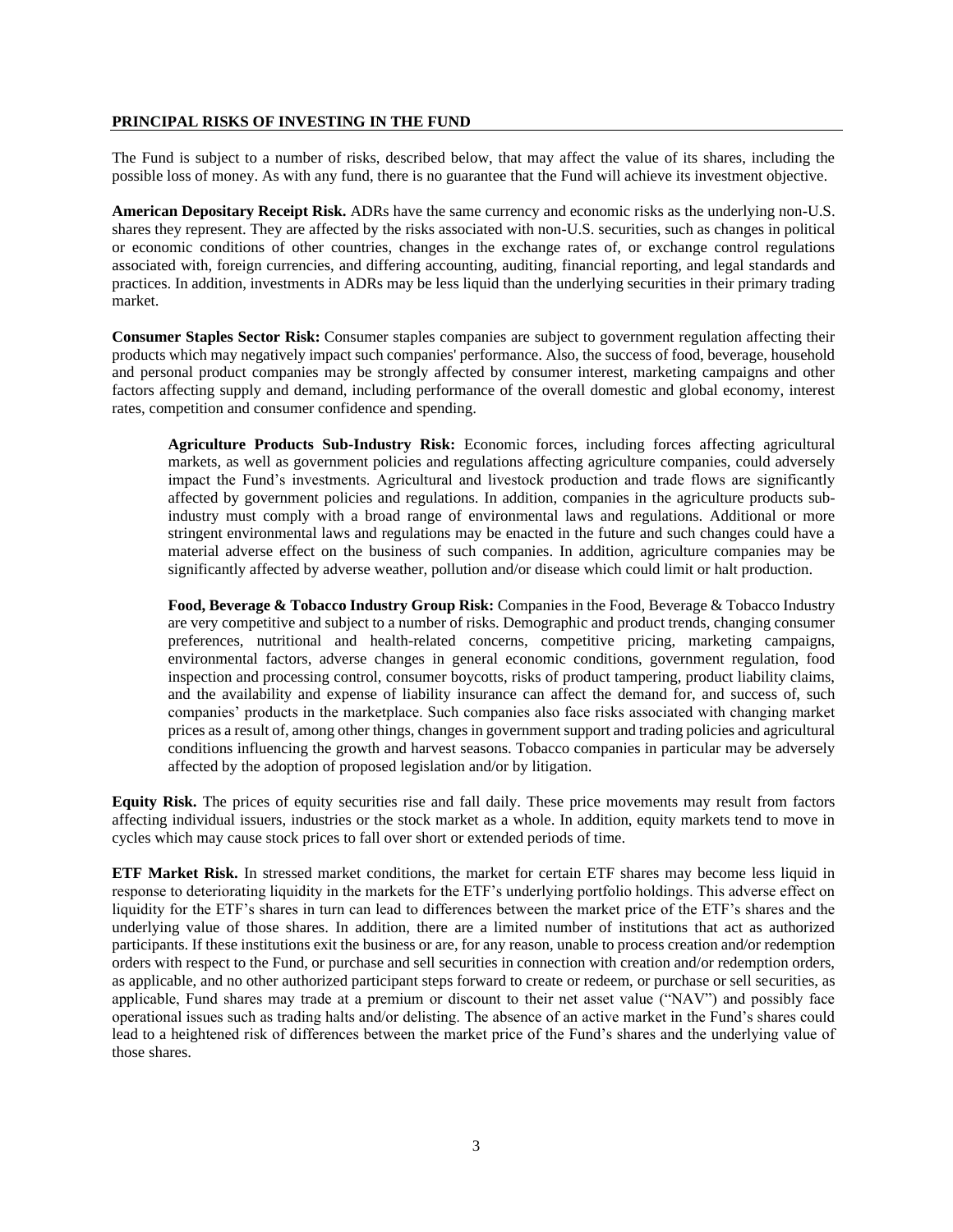**Gaming Company Risk.** The Fund will be sensitive to, and its performance may depend to a greater extent on, the overall condition of the gaming industry. Companies in the gaming industry include those engaged in casino operations, racetrack operations, sports and horse race betting operations, online gaming operations and/or the provision of related equipment and technologies. Companies in the gaming industry face intense competition, both domestically and internationally. Companies in the gaming industry are also highly regulated, and state and federal legislative changes and licensing issues (as well as the laws of other countries) can significantly impact their ability to operate in certain jurisdictions, the activities in which such companies are allowed to engage and the profitability of companies in the industry. As a result, the securities of gaming companies owned by the Fund may react similarly to, and move in unison with, one another. Furthermore, certain jurisdictions may impose additional restrictions on securities issued by gaming companies organized or operated in such jurisdictions that may be held by the Fund. The gaming industry may also be negatively affected by changes in economic conditions, consumer tastes and discretionary income levels, intense competition, technological developments that may cause these companies to become obsolete quickly, financial resources, markets or personnel. Certain companies in the gaming industry are highly leveraged and have recently experienced financial difficulty. In addition, the gaming industry is characterized by the use of various forms of intellectual property, which are dependent upon patented technologies, trademarked brands and proprietary information. Companies operating in the gaming industry are subject to the risk of significant litigation regarding intellectual property rights, which may adversely affect and financially harm companies in which the Fund may invest.

**Growth Investing Risk.** Growth stocks can be volatile for several reasons. Since those companies usually invest a high portion of earnings in their businesses, they may lack the dividends of value stocks that can cushion stock prices in a falling market. The prices of growth stocks are based largely on projections of the issuer's future earnings and revenues. If a company's earnings or revenues fall short of expectations, its stock price may fall dramatically.

**Large-Capitalization Risk.** Large-cap securities tend to go in and out of favor based on market and economic conditions. During a period when the demand for large-cap securities is less than for other types of investments small-cap securities, for instance — the Fund's performance could be reduced.

**Management Risk.** The Advisor continuously evaluates the Fund's holdings, purchases and sales with a view to achieving the Fund's investment objective. However, achievement of the stated investment objective cannot be guaranteed. The Advisor's judgment about the markets, the economy, or companies may not anticipate actual market movements, economic conditions or company performance, and these factors may affect the return on your investment.

**Market Risk.** Due to market conditions, the value of the Fund's investments may fluctuate significantly from day to day. Price fluctuations may be temporary or may last for extended periods. This volatility may cause the value of your investment in the Fund to decrease. Local, regional, or global events such as war, acts of terrorism, the spread of infectious illness or other public health issues, recessions, or other events could have a significant impact on the market generally and on specific securities. The market value of a security may also decline because of factors that affect a particular industry or industries, such as labor shortages or increased production costs and competitive conditions within an industry. Because of its link to the markets, an investment in the Fund may be more suitable for long-term investors who can bear the risk of short-term principal fluctuations, which at times may be significant.

**Mid-Capitalization Risk.** Mid-cap companies may be more volatile and more likely than large-cap companies to have limited product lines, markets, or financial resources, and to depend on a few key employees. Returns on investments in stocks of mid-cap companies could trail the returns on investments in stocks of large-cap companies or the equity market as a whole.

**Portfolio Turnover Risk.** The Fund may experience relatively high portfolio turnover, which may result in increased transaction costs and Fund performance that is lower than expected.

**Small-Capitalization Risk.** Security prices of small-cap companies may be more volatile than those of larger companies and, therefore, the Fund's share price may be more volatile than those of funds that invest a larger percentage of their assets in securities issued by larger-cap companies. These risks are even greater for micro-cap companies.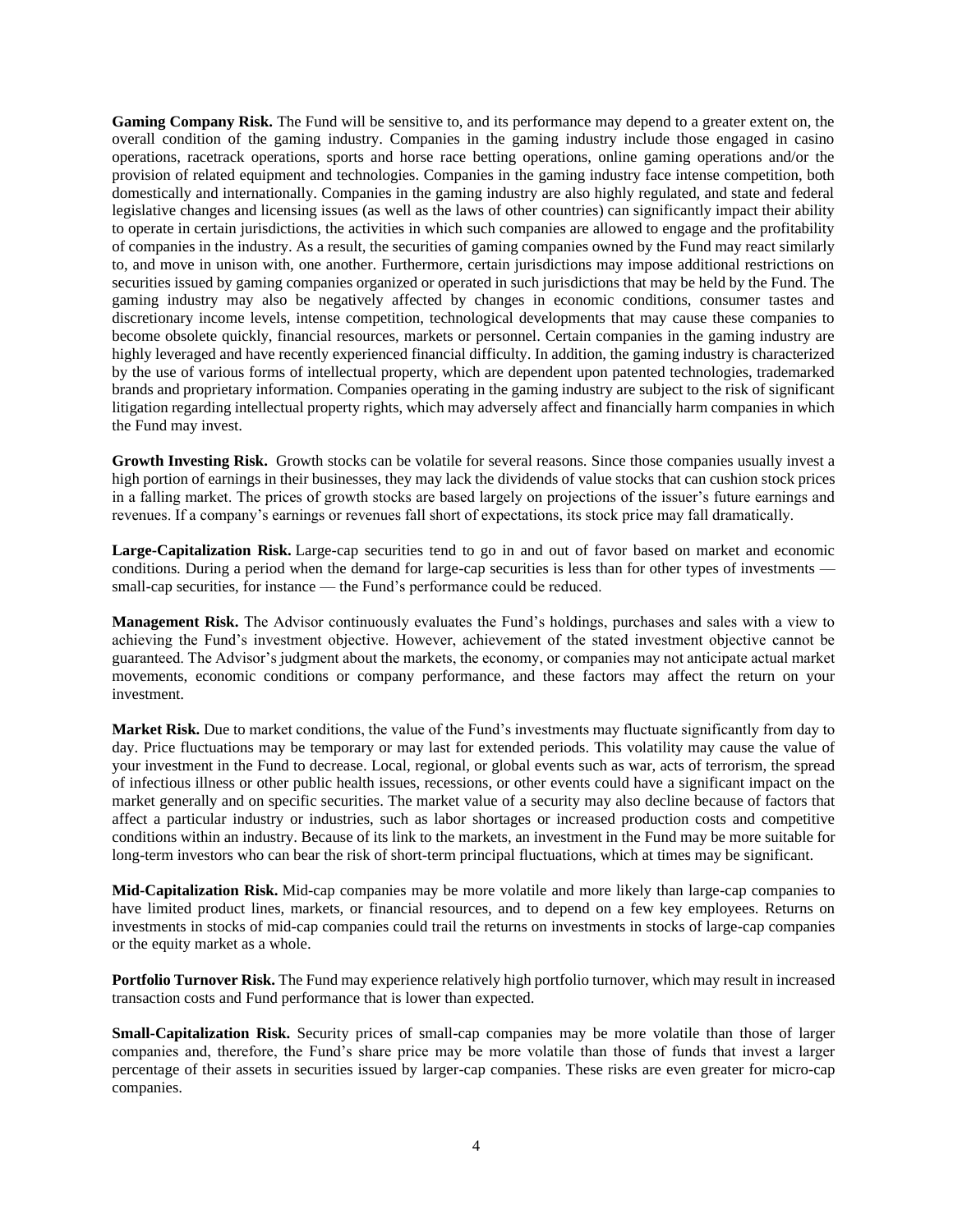**Trading Risk.** Shares of the Fund may trade above or below their NAV. The trading price of the Fund's shares may deviate significantly from their NAV during periods of market volatility and, in such instances, you may pay significantly more or receive significantly less than the underlying value of the Fund's shares. There can be no assurance that an active trading market for the Fund's shares will develop or be maintained. In addition, trading in shares of the Fund may be halted because of market conditions or for reasons that, in the view of the NYSE Arca, Inc. (the "Exchange"), make trading in shares inadvisable.

**Value Investing Risk.** Because the Fund may utilize a value style of investing, the Fund could suffer losses or produce poor results relative to other funds, even in a rising market, if the Advisor's assessment of a company's value or prospects for exceeding earnings expectations or market conditions is incorrect.

### **FUND PERFORMANCE**

The bar chart and table that follow show how the Fund has performed on a calendar year basis and provide an indication of the risks of investing in the Fund. The table also shows how the Fund's performance compares to the S&P 500 Index, which is a broad-based, unmanaged measurement of changes in stock market conditions based on the average of 500 widely held common stocks. Both the bar chart and the table assume the reinvestment of all dividends and distributions. Past performance (before and after taxes) does not necessarily indicate how the Fund will perform in the future.

Updated performance information is available on the Fund's website at www.advisorshares.com.

## **Calendar Year Total Returns**



The Fund's year-to-date total return as of September 30, 2021 was 6.01%.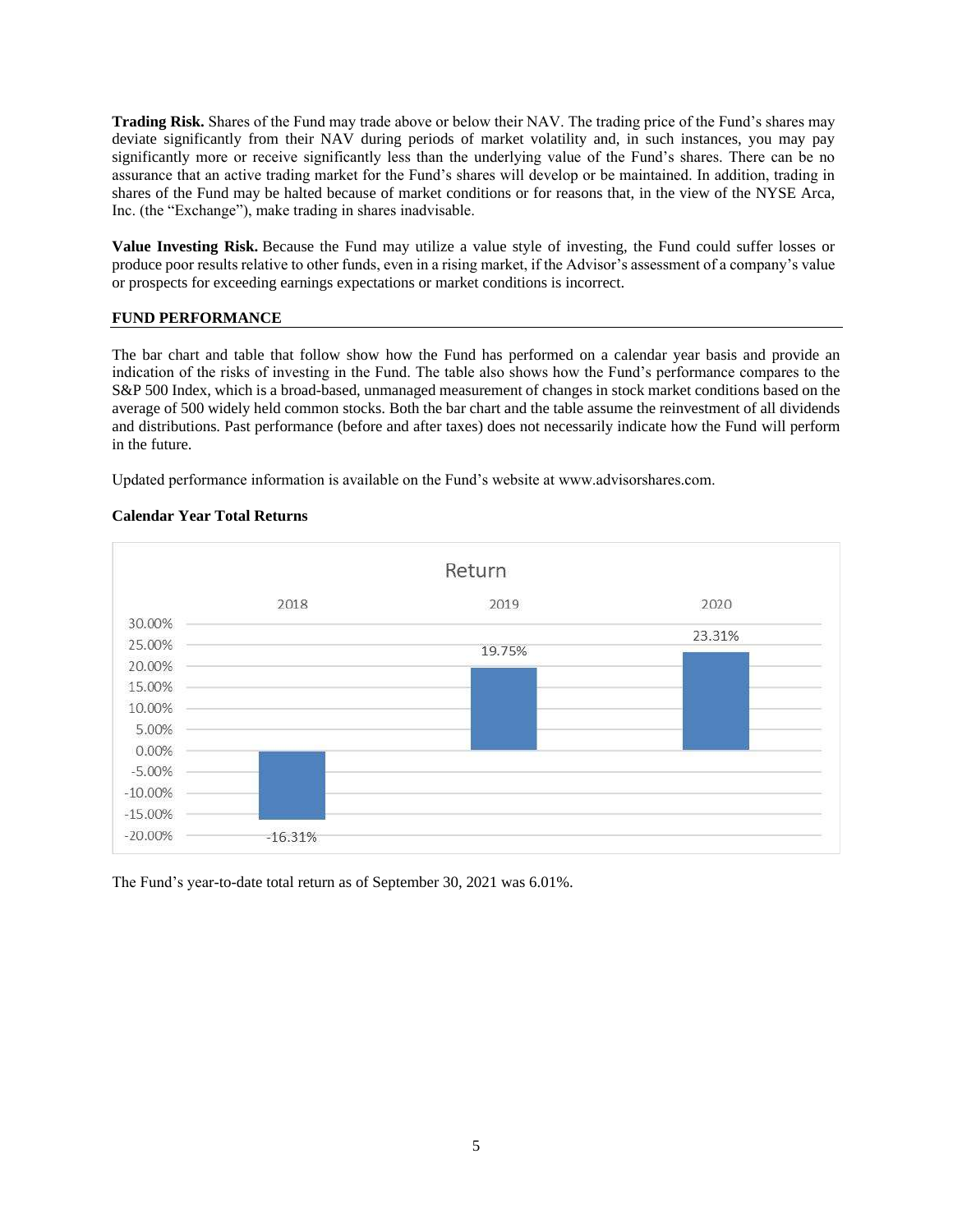## **Best and Worst Quarter Returns (for the period reflected in the bar chart above)**

|                       | <b>Return</b>             | <b>Quarter/Year</b>     |
|-----------------------|---------------------------|-------------------------|
| <b>Highest Return</b> | 19.18%                    | 2O <sub>l</sub><br>ZUZU |
| Lowest Return         | 23.87%<br>$\sim$ $\prime$ | ZUZU                    |

### **AVERAGE ANNUAL TOTAL RETURNS FOR THE PERIODS ENDED DECEMBER 31, 2020**

|                                                                    |        | <b>Since Inception</b> |
|--------------------------------------------------------------------|--------|------------------------|
| <b>ADVISORSHARES VICE ETF</b>                                      | 1 Year | (12/11/2017)           |
| <b>Return Before Taxes Based on NAV</b>                            | 23.31% | 8.84%                  |
| <b>Return After Taxes on Distributions</b>                         | 22.97% | 8.22%                  |
| Return After Taxes on Distributions and Sale of Fund Shares        | 14.05% | 6.65%                  |
| S&P 500 Index (reflects no deduction for fees, expenses, or taxes) | 18.40% | 14.08%                 |

After-tax returns are calculated using the highest historical individual federal marginal income tax rates and do not reflect the impact of state and local taxes. Actual after-tax returns depend on your tax situation and may differ from those shown and are not relevant if you hold your shares through tax-advantaged arrangements, such as 401(k) plans or individual retirement accounts. In some cases, the return after taxes on distributions and sale of fund shares may exceed other average annual total returns due to an assumed tax benefit from any losses on a sale of shares at the end of the measurement period.

### **MANAGEMENT**

**Name Title** AdvisorShares Investments, LLC Advisor

### **PORTFOLIO MANAGER**

**Dan S. Ahrens,** *Managing Director, Chief Operating Officer & Portfolio Manager* 

## **PURCHASE AND SALE OF FUND SHARES**

The Fund issues and redeems shares on a continuous basis at NAV only in a large specified number of shares called a "Creation Unit." Only institutional investors that are acting as the Fund's authorized participants (typically brokerdealers) may purchase or redeem Creation Units. A Creation Unit transaction generally is conducted in exchange for a basket of securities closely approximating the holdings of the Fund along with a specified amount of cash.

Individual Fund shares may only be purchased and sold in secondary market transactions through brokers. The shares of the Fund are listed on the Exchange and, because shares trade at market price rather than at NAV, shares may trade at a value greater than (premium) or less than (discount) NAV. When buying or selling shares in the secondary market, you may incur costs attributable to the difference between the highest price a buyer is willing to pay to purchase shares of the Fund (bid) and the lowest price a seller is willing to accept for shares of the Fund (ask) (the "bid-ask spread"). Recent information regarding the Fund's NAV, market price, premiums and discounts, and bid-ask spreads will be available on the Fund's website at www.advisorshares.com.

# **TAX INFORMATION**

The Fund intends to make distributions that may be taxed as ordinary income, qualified dividend income or capital gains (or a combination thereof), unless you are investing through a tax-advantaged arrangement such as a 401(k) plan or an individual retirement account ("IRA"), which may be taxed upon withdrawal.

**Name and Title Length of Service with the Advisor** since November 2008